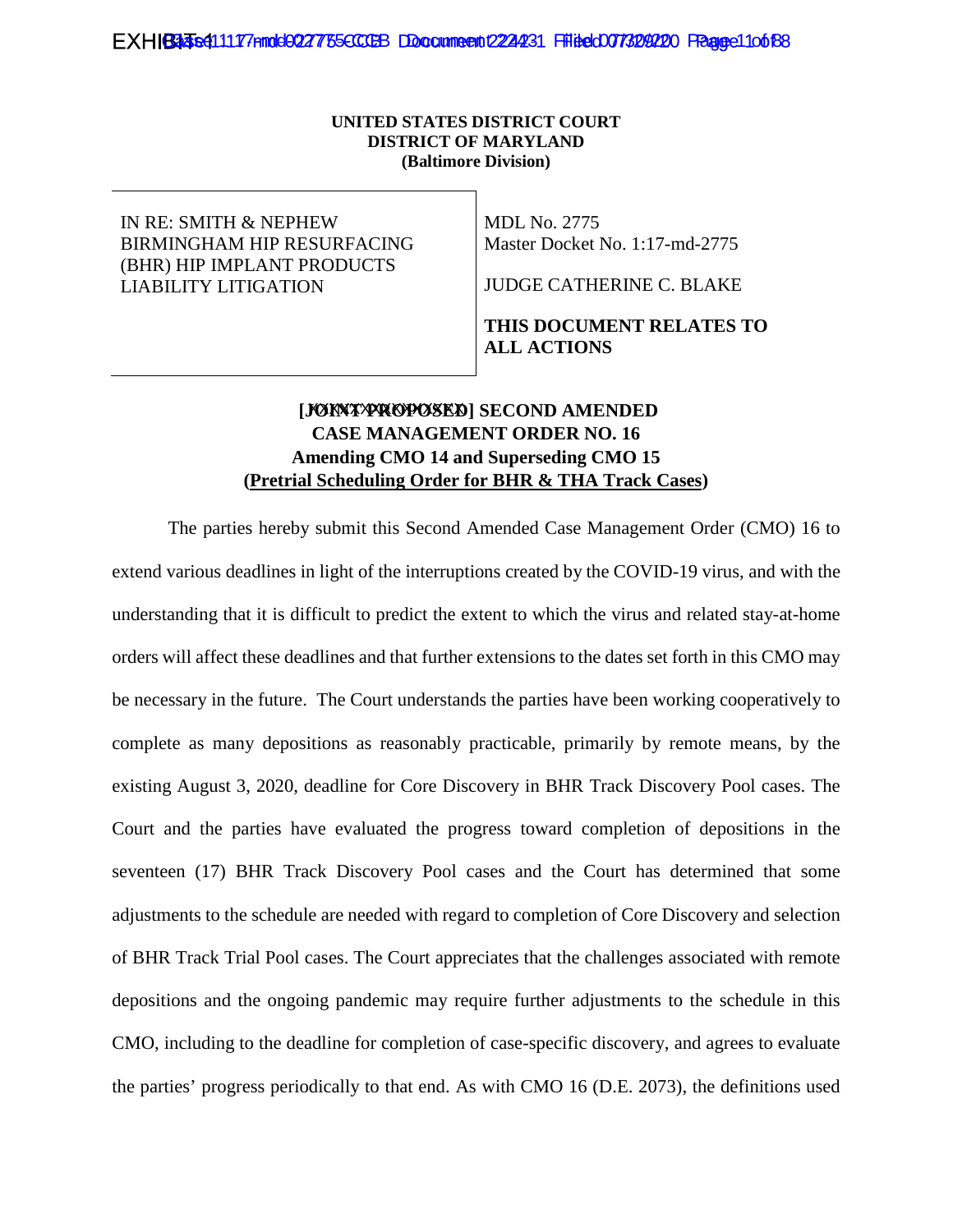#### EXHIBA 354111177 Annold 0227755 CCCBB DDocounnee to 1224231 Filited 0077329220 FRage 220 to 188

in CMO 14 apply equally to this Order unless otherwise stated. Provisions of CMO 14 not addressed herein remain in full effect, unchanged and applicable to all cases in this MDL.

### **I. Trial Dates**

The first and second cases tried will be selected from the BHR Track Trial Pool as defined in CMO 14 with the first trial commencing on **May 25, 2021** and the second trial commencing on **July 26, 2021**. For each trial date, there will be selected a designated trial case and a back-up trial case. For the May 25, 2021 trial date, these cases are referred herein as "BHR Trial Case #1" and "BHR Trial Case #2," respectively. For the July 26, 2021 trial date, these cases are referred to herein as "BHR Trial Case #3" and "BHR Trial Case #4," respectively. It is the Court's intention is to have BHR Trial Cases ## 1, 2, 3 and 4 identified no later than **November 16, 2020**. The third trial is tentatively reserved for a THA Track case and will commence on a date to be later selected by the Court. The selection of THA Track cases for trial and a *Lexecon* waiver, if any, with respect to them, as well as all other pretrial scheduling dates for THA Track cases, are deferred to a later order.

#### **II. BHR Track Pretrial Deadlines**

- **1. Fact Discovery** 
	- A. The close of general liability fact discovery for all BHR Track cases is **July 15, 2020**.
	- B. The deadline for completion of Core Discovery in BHR Track Discovery Pool cases is **August 17, 2020**, and any additional case-specific fact discovery beyond the Core Discovery will be completed by **October 30, 2020** for each of the six (6) BHR Track Trial Pool cases selected pursuant to subsection 2 below. The deadline for serving requests for admission of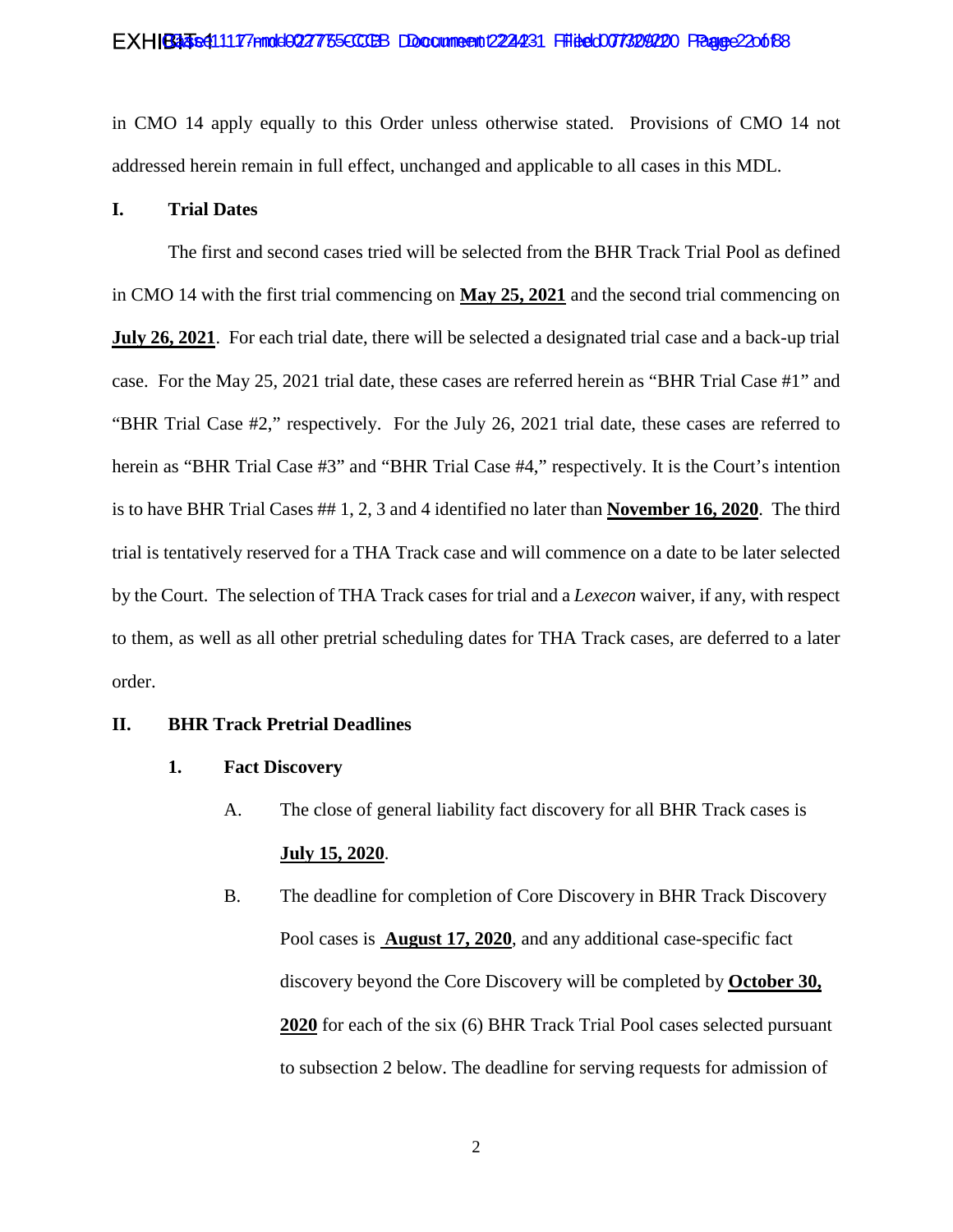fact ("RFAs") in the BHR Track Trial Pool cases is **October 30, 2020**.

C. The deadline for serving RFAs for the authenticity of documents in BHR Trial Cases #1 through 4 is **February 2, 2021.** 

# **2. Selection of Trial Pool Cases**

A. On **August 17, 2020**, Defendant and Plaintiffs' Lead Counsel shall each select three (3) cases from the BHR Track Discovery Pool cases in which Core Discovery is completed as of August 17, 2020 to move to the BHR Track Trial Pool for a total of six (6) cases. This must include at least one (1) Maryland Plaintiff BHR Track Case per Party. Selections will be made simultaneously by e-mail exchange between lead counsel at 5 p.m. EDT on August 17, 2020.

# **3. Expert Discovery on General Liability and Causation**

- A. Plaintiffs' expert disclosures related to issues concerning general liability and causation, pursuant to Fed. R. Civ. P.  $26(a)(2)$ , and at least two  $(2)$ dates of availability for the deposition of each expert in the early half of the period between August 3 and October 30, 2020, shall be served by **July 15, 2020**.
- B. Defendant's expert disclosures related to issues concerning general liability and causation, pursuant to Fed. R. Civ. P. 26(a)(2), and at least two (2) dates of availability for the deposition of each expert in the latter half of the period between August 3 and October 30, 2020, shall be served by **August 28, 2020**.
- C. Rebuttal expert reports related to issues concerning general liability and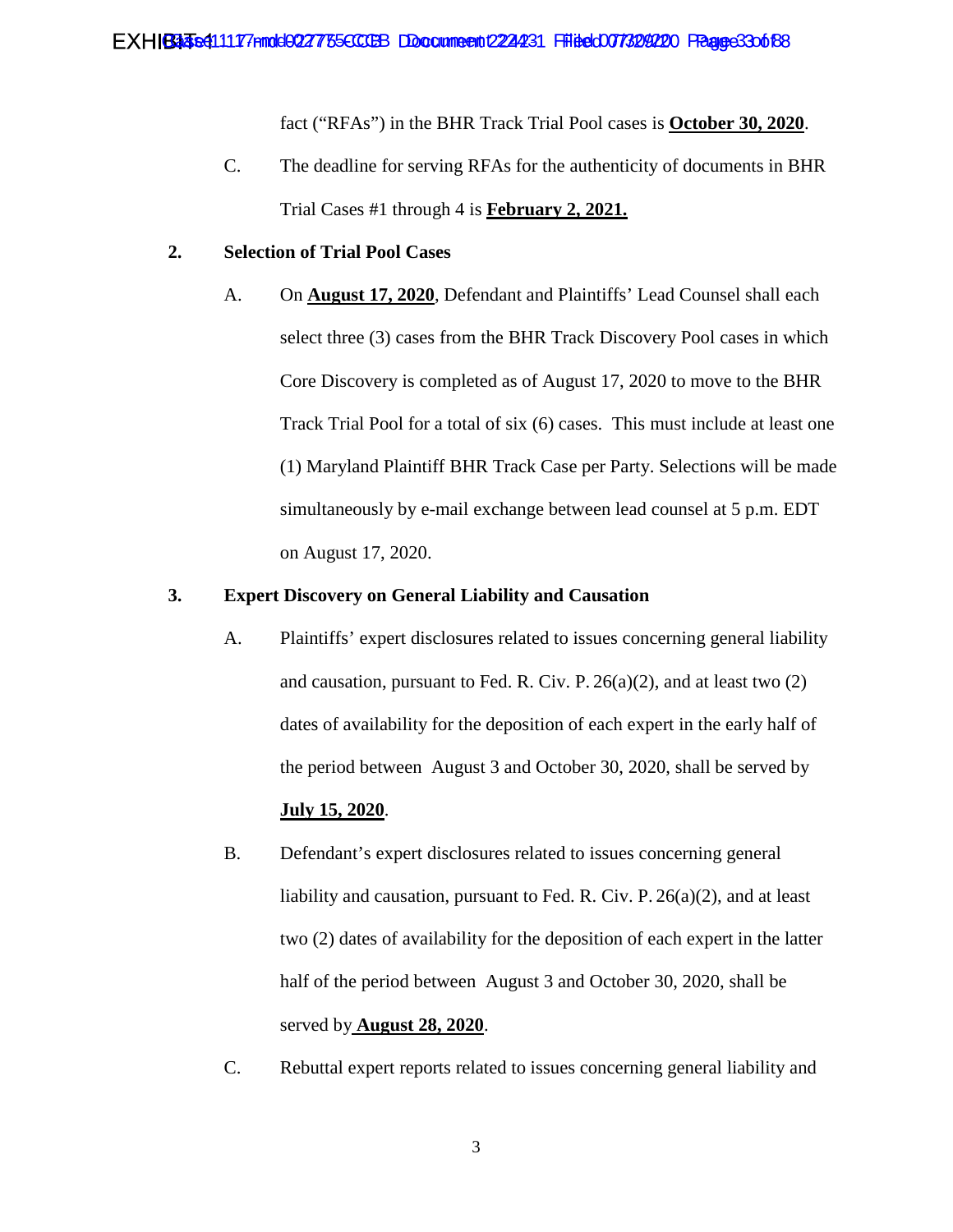causation, if any, along with dates for depositions between October 5 and October 30, 2020, shall be served by **September 25, 2020**.

- D. Depositions of plaintiffs' experts will be taken before depositions of defendant's experts, except by agreement of the Parties. The Parties will work cooperatively to set depositions of plaintiffs' experts who will not be issuing rebuttal reports earlier in the deposition period. Depositions of Plaintiffs' experts who issue rebuttal reports will be taken after the depositions of the Defendant's expert(s) whose opinions they are rebutting.
- E. Defendants' general liability experts may offer different or additional opinions at deposition from those contained in their expert reports, in order to address testimony of Plaintiffs' general liability experts given at deposition.
- F. All expert discovery on general liability and causation for BHR Track cases shall be completed by **October 30, 2020**.

### **4. Case-Specific Expert Discovery for BHR Trial Cases ## 1, 2, 3 and 4**

- A. Plaintiffs' case-specific expert disclosures, provided pursuant to Fed. R. Civ. P.  $26(a)(2)$ , and at least two  $(2)$  dates of availability for the deposition of each expert in the early half of the period between January 4, 2021 and February 5, 2021, shall be served by **November 30, 2020**.
- B. Defendant's case-specific expert disclosures, provided pursuant to Fed. R. Civ. P. 26(a)(2), and at least two (2) dates of availability for the deposition of each expert in the latter half of the period between January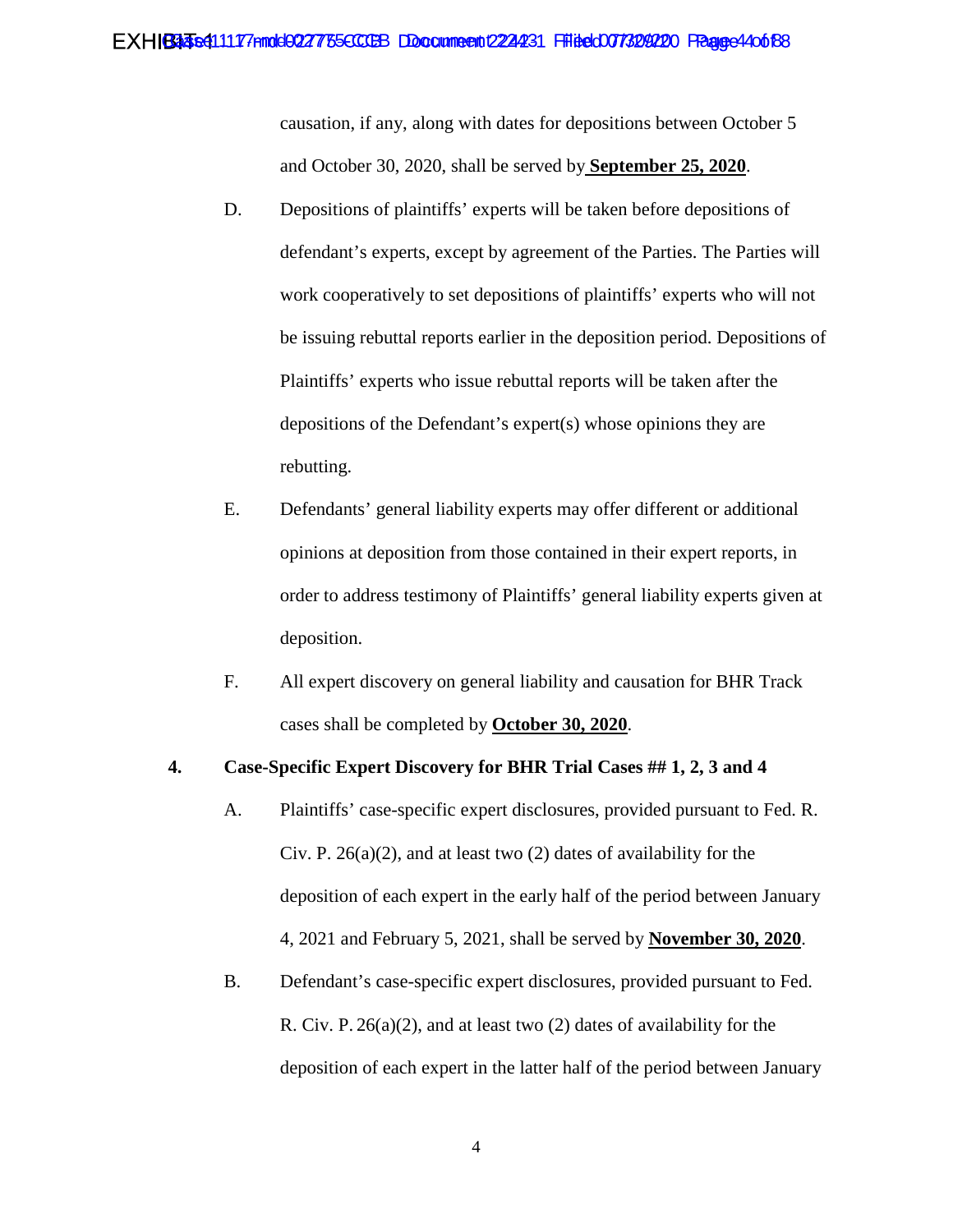4, 2021, and February 5, 2021, shall be served by **December 24, 2020**.

- C. Rebuttal case-specific expert reports, if any, along with at least two (2) dates of availability for the deposition of each expert between January 15, 2021 and February 5, 2021, 2021, shall be served by **January 15, 2021**.
- D. Depositions of plaintiffs' experts will be taken before depositions of defendant's experts, except by agreement of the Parties. The Parties will work cooperatively to set depositions of plaintiffs' experts who will not be issuing rebuttal reports earlier in the deposition period. Depositions of Plaintiffs' experts who issue rebuttal reports will be taken after the depositions of the Defendant's expert(s) whose opinions they are rebutting.
- E. Defendants' case-specific experts may offer different or additional opinions at deposition from those contained in their expert reports in order to address testimony of Plaintiffs' case-specific experts given at deposition.
- F. All case-specific expert discovery for BHR Trial Cases ## 1, 2, 3 and 4 shall be completed by **February 5, 2021.**
- G. Should any case-specific expert appear in more than one case for a Party or if a general liability and causation expert appears as a case-specific expert, the Parties will meet and confer to determine reasonable limitations on any subsequent depositions. In the event the Parties are unable to reach agreement, the issue will be submitted to the Court for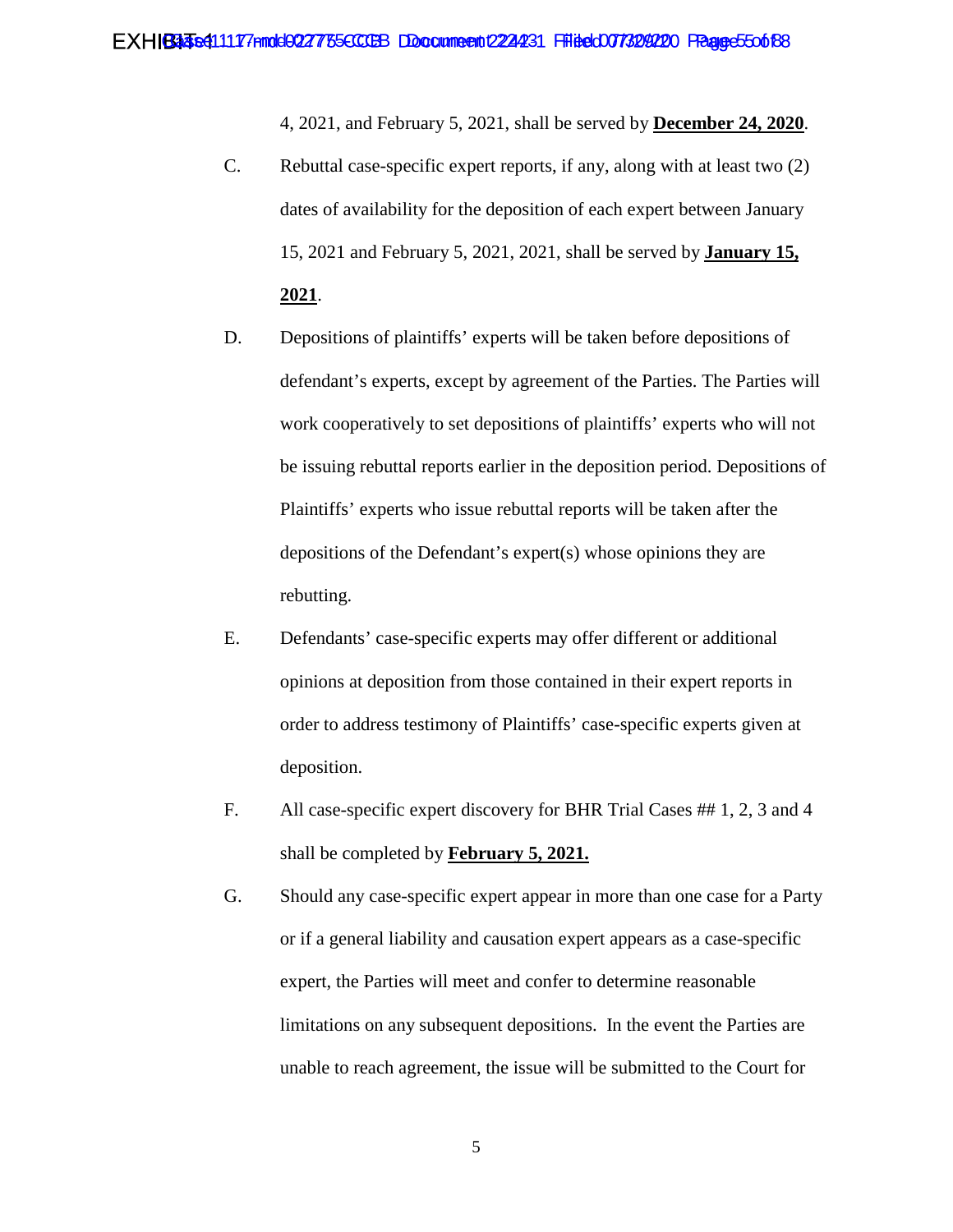decision.

#### **5. Pretrial Briefing for BHR Track Trial Cases ## 1, 2, 3 and 4**

- A. **General Liability and Causation** *Daubert* **Motions.** Motions to exclude or limit general liability and causation expert testimony or opinions pursuant to Fed. R. Evid. 702 or *Daubert v. Merrell Dow Pharmaceuticals, Inc.*, 509 U.S. 579 (1993), will be filed by **November 30, 2020**. Responsive briefing shall be filed by **January 6, 2021**, and Reply briefs by **January 20, 2021**.
- B. **Case-Specific** *Daubert* **and Dispositive Motions.** Motions to exclude or limit case-specific expert testimony or opinions pursuant to Fed. R. Evid. 702 or *Daubert v. Merrell Dow Pharmaceuticals, Inc.*, 509 U.S. 579 (1993) and case-specific dispositive motions will be filed by **February 26, 2021** in BHR Trial Cases ## 1, 2, 3, and 4. Responsive briefing shall be filed by **March 12, 2021**, and reply briefs by **March 19, 2021**.
- C. Oral argument on *Daubert* motions for BHR general liability and causation experts will be in **late January or early February 2021** and oral argument for dispositive and case-specific Daubert motions in BHR Trial Cases ## 1, 2, 3 and 4 will be in **late March 2021**, at dates and times separately ordered by the Court.
- D. **Motions in Limine.** Motions in limine for BHR Trial Case ## 1 and 2 will be filed on **February 22, 2021**, with responsive briefing due on **March 15, 2021**, and replies due on **March 29, 2021**. A hearing on Motions in Limine for BHR Trial Case ## 1 and 2 will be held on **April 12, 2021**. Motions in limine for BHR Trial Case ## 3 and 4 will be filed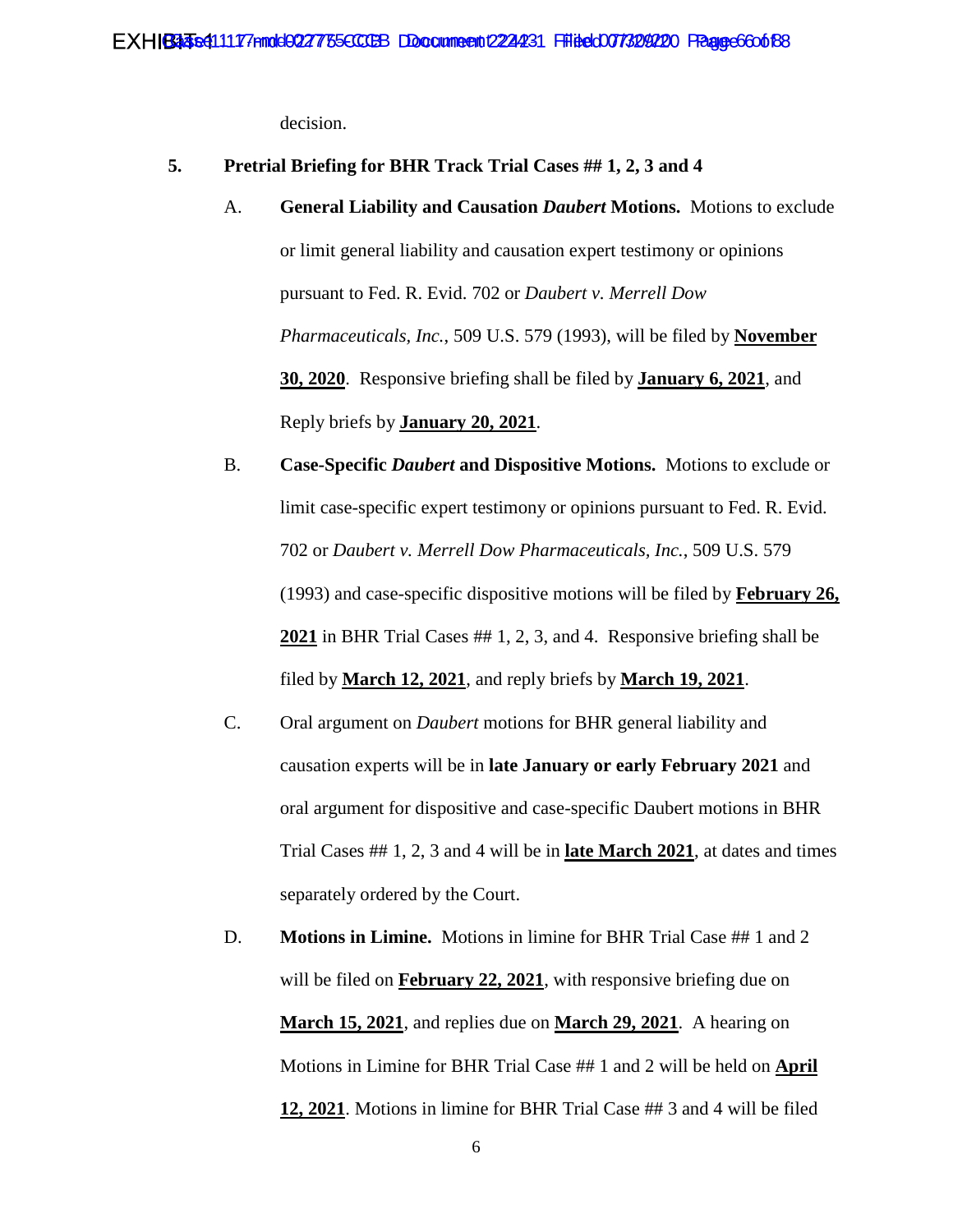on **April 30, 2021**, with responsive briefing due on **May 19, 2021**, and replies due on **May 26, 2021**. A hearing on motions in limine for BHR Trial Case ## 3 and 4 will be held on **June 4, 2021**.

# **6. Other Deadlines**

- A. The Court will issue a separate Scheduling Order to address additional pretrial deadlines for BHR Trial Cases ## 1, 2, 3 and 4, including witness lists, exhibit lists, and deposition designations.
- B. Additional trial dates for cases in the BHR Track, if any, will be addressed by a separate Scheduling Order.

# **III. THA Track Pretrial Deadlines**

- **1.** *Paragraph IV.E of CMO 14 regarding core discovery in the THA Track Discovery Pool cases is amended as follows:* Core Discovery shall be completed for each of the eight (8) initial THA Track Discovery Pool cases by **December 1, 2020**.
- **2.** By **December 18, 2020**, Defendant and Plaintiffs' Lead Counsel shall each select two (2) cases from the THA Track Discovery Pool cases with completed Core Discovery as of December 1, 2020 to move to the THA Track Trial Pool for a total of four (4) cases.
- **3.** *Paragraph V.C of CMO 14 regarding case-specific fact discovery for the THA Track Trial Pool cases is amended as follows:* Any additional case-specific fact discovery to ready the THA Track Trial Pool cases for trial shall be completed by **March 12, 2021**.
- **4.** The Court will issue a separate Scheduling Order to address additional pretrial deadlines for THA Track cases.